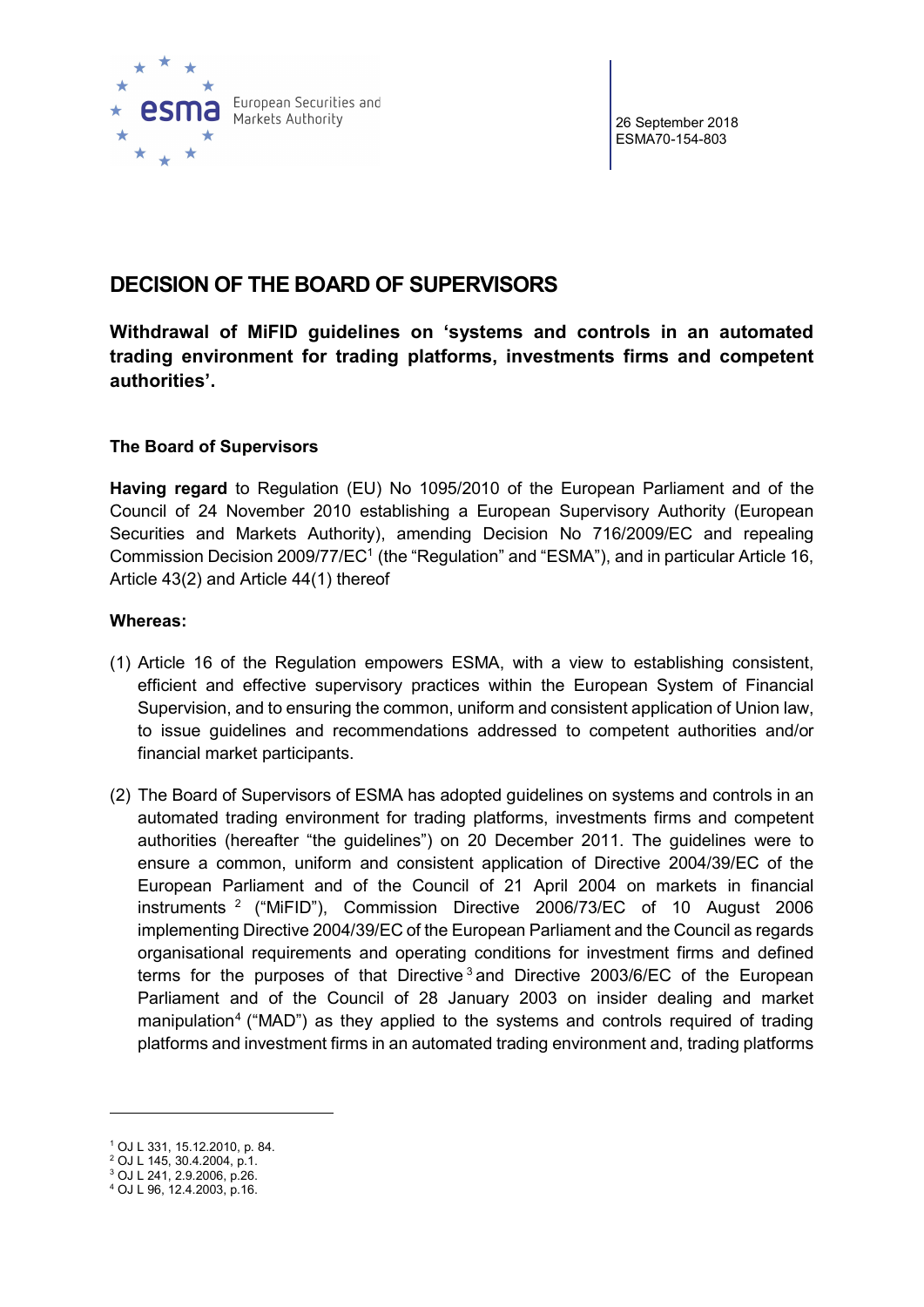

and investment firms in relation to the provision of direct market access or sponsored access.

(3) The guidelines should be withdrawn, as the clarifications on the subject matter which they covered has been incorporated in Directive 2014/65/EU of the European Parliament and of the Council of 15 May 2014 on markets in financial instruments<sup>5</sup> ("MiFID II") which replaced MiFID and Regulation (EU) No 596/2014 of the European Parliament and of the Council of 16 April 2014 on market abuse ("MAR")6 which replaced MAD.

# Has adopted this decision:

# Article 1

The guidelines in the Annex to this Decision are withdrawn.

# Article 2

This decision enters into force on the date of its adoption. It shall be published on ESMA's website.

Done at Vienna on 26 September 2018

**Signed** 

Steven Maijoor **Chair** For the Board of Supervisors

 $\overline{a}$ 

<sup>5</sup> OJ L 173,12.6.2014, p.349.

<sup>6</sup> OJ L 173, 12.6.2014, p.1.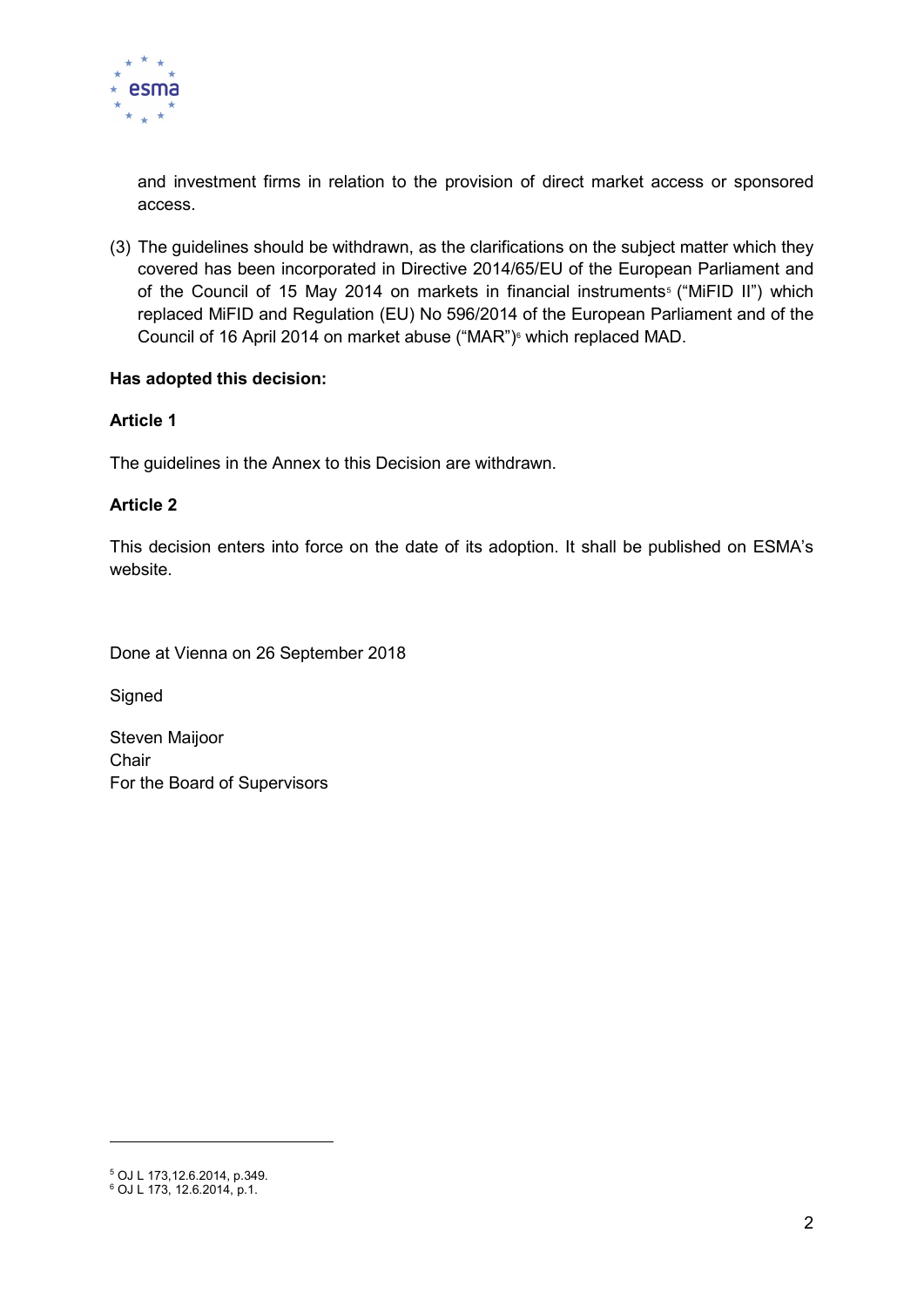

# ANNEX

# Guideline 1. Organisational requirements for regulated markets' and multilateral trading facilities' electronic trading systems

## Relevant legislation.

Article 39, paragraphs (b) and (c), of MiFID for regulated markets.

Article 14, paragraph  $(1)$ , and Article 13, paragraphs  $(2)$ ,  $(4)$ ,  $(5)$  and  $(6)$ , of MiFID and Articles 5 to 9, Articles 13 and 14 and Article 51 of the MiFID Implementing Directive for multilateral trading facilities.

## General guideline

- 1. A regulated market's or multilateral trading facility's electronic trading system (or systems) shall ensure that it complies with applicable obligations under MiFID and other relevant Union and national law taking into account technological advancements and trends in the use of technology by its members/participants or users. In particular, the system (or systems) should be well adapted to the business which takes place through it (or them) and is (or are) robust enough to ensure continuity and regularity in the performance of the automated market (or markets) operated by the market operator or investment firm.
- Detailed guidelines
- 2. In following the general guideline trading platforms should at least take into account the following:
	- a) Governance
	- The governance process is central to compliance with regulatory obligations. Trading platforms should, within their overall governance and decision-making framework, develop, procure (including outsourcing) and monitor their electronic trading systems through a clear and formalised governance process. The governance process must ensure that all of the relevant considerations including commercial, technical, risk and compliance that ought to be brought to bear in making the key decisions are given due weight. In particular, it must embed compliance and risk management principles. The governance process must also have clear lines of accountability, including procedures for the sign-off for development, initial deployment, subsequent updates and resolution of problems identified through monitoring. There should also be appropriate procedures for the communication of information.
	- In the governance process compliance staff should be responsible for providing clarity about the market operator or firm's regulatory obligations and the policies and procedures that seek to ensure the use of the trading systems comply with the market operator or firm's obligations and that any failures to comply are detected. This requires compliance staff to have an understanding of the way in which the trading systems operate but not knowledge of the technical properties of the trading systems.

## a) Capacity and resilience

- Regulated markets' and multilateral trading facilities' electronic trading systems should have sufficient capacity to accommodate reasonably foreseeable volumes of messaging and that are scalable to allow for capacity to be increased in order to respond to rising message flow and emergency conditions that might threaten their proper operation.

## b) Business Continuity

- Trading platforms should have effective business continuity arrangements in relation to their electronic trading systems to address disruptive incidents, including but not limited to system failures. The business continuity arrangements should ensure a timely resumption of trading, including but not limited to system failures. The arrangements should cover, as appropriate, matters such as:
	- a. Governance for the development and deployment of the arrangements;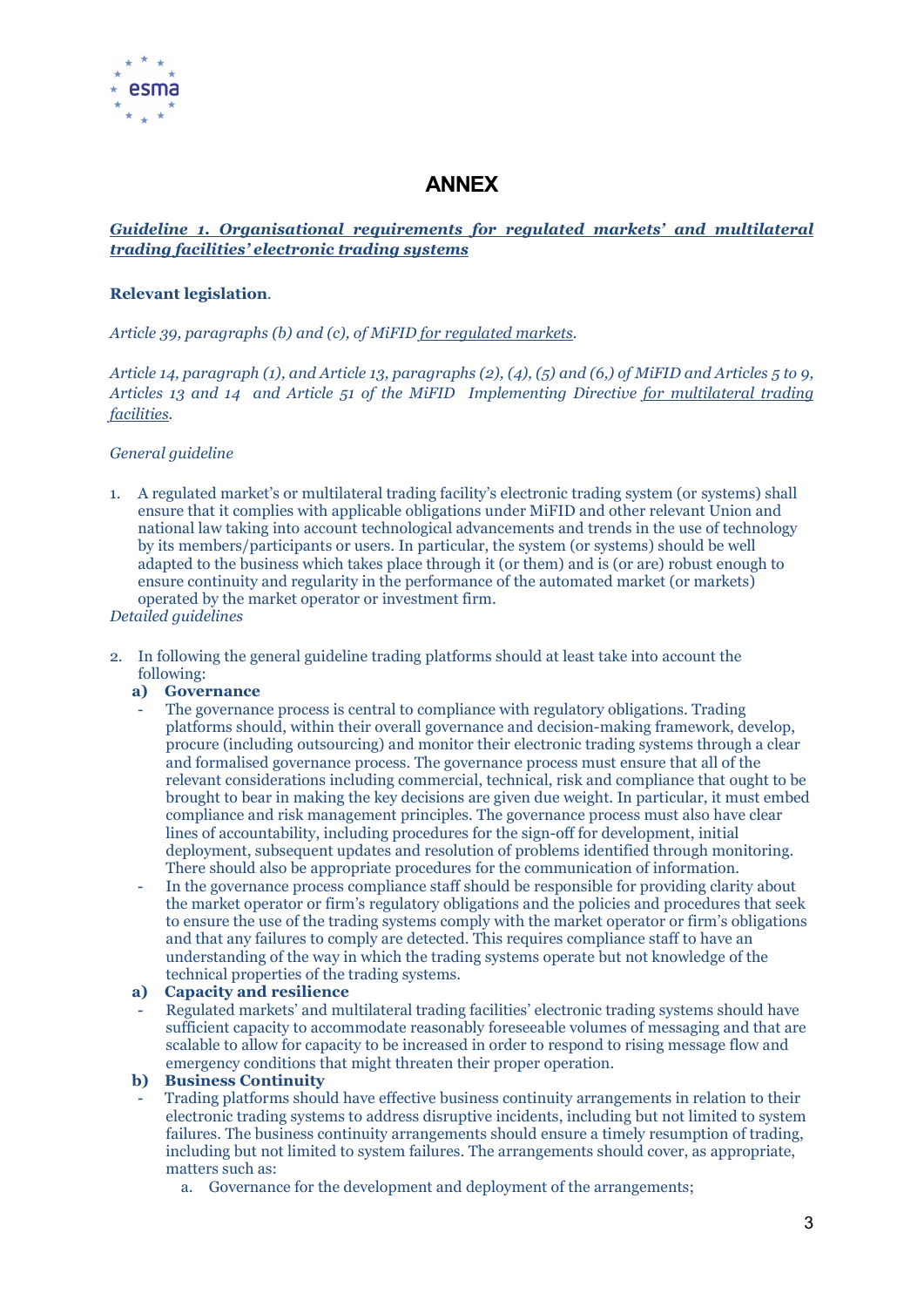

- b. Consideration of an adequate range of possible scenarios related to the operation of their electronic trading systems which require specific continuity arrangements;
- c. The backing up of business (including compliance) critical data that flows through their electronic trading systems;
- d. The procedures for moving to and operating the electronic trading system from a backup site;
- e. Staff training on the operation of the arrangements and individuals' roles within them; and
- f. An on-going programme for the testing, evaluation and review of the arrangements including procedures for modification of the arrangements in light of the results of that programme.

#### d) Testing

- Trading platforms should prior to deploying an electronic trading system, and prior to deploying updates, make use of clearly delineated development and testing methodologies. The use of these methodologies should seek to ensure that, amongst other things, the operation of the electronic trading system is compatible with the regulated market's and multilateral trading facility's obligations under MiFID and other relevant Union or national law, that compliance and risk management controls embedded in the systems work as intended (including generating error reports automatically) and that the electronic trading system can continue to work effectively in stressed market conditions.

#### e) Monitoring and review

- Trading platforms should monitor in real time their electronic trading systems. They should deal adequately with problems identified as soon as reasonably possible in order of priority and be able when necessary to adjust, wind down, or shut down the electronic trading system. Decisions on action to deal with problems with electronic trading systems should take due account of the need, as far as possible, for those operating trading platforms to act in an orderly manner.
- In order to ensure that trading platforms remain continually effective, the operators of these trading platforms should periodically review and evaluate their electronic trading systems, and associated process for governance, accountability and sign-off and associated business continuity arrangements. They should act on the basis of these reviews and evaluations to remedy deficiencies. The review and evaluation process should have some degree of independence which can be achieved, for example, by the involvement of internal audit or third parties.

## f) Security

- Trading platforms should have procedures and arrangements for physical and electronic security designed to protect their electronic trading systems from misuse or unauthorised access and to ensure the integrity of the data that is part of or passes through the systems.

#### g) Staffing

- Trading platforms should have procedures and arrangements, including recruitment and training, to determine their staffing requirements and then to ensure they employ sufficient number of staff with the necessary skills and expertise to manage their electronic trading systems. This will include employing staff with knowledge of relevant electronic trading systems, the monitoring and testing of such systems and the sort of trading that will be undertaken by members/participants of the regulated market or users of the multilateral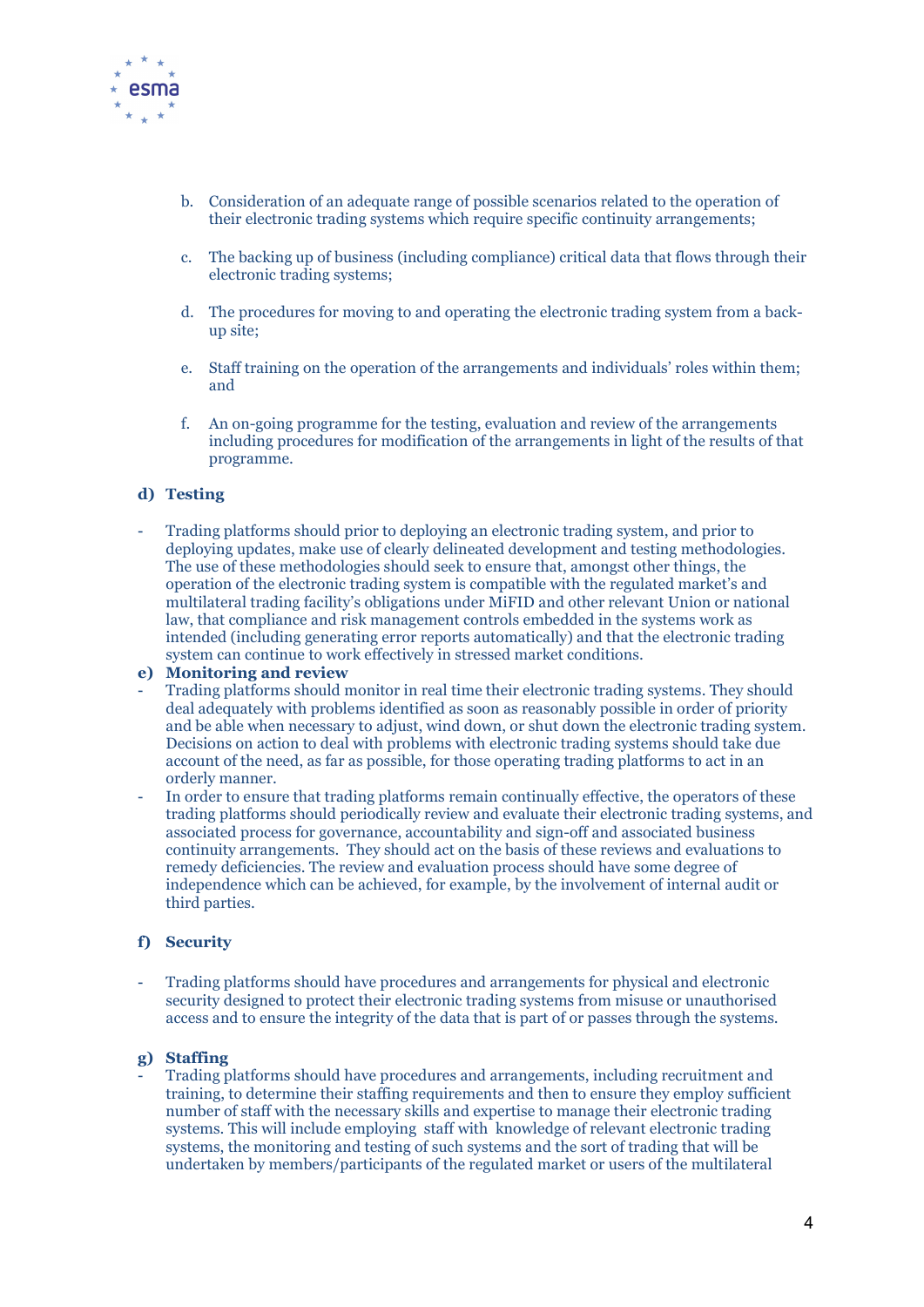

trading facility and of the regulated markets' or multilateral trading systems' regulatory obligations.

## h) Record keeping and cooperation

- Trading platforms should keep records in relation to their electronic trading systems covering at least the matters referred to in points a) to g) above. That will include information about key decisions, system properties, testing methodologies, test results and periodic reviews. The records should be sufficiently detailed to enable competent authorities to monitor compliance with relevant obligations of the trading platform. Market operators and investment firms operating multilateral trading facilities should keep the records for at least 5 years. Market operators operating regulated markets should keep them for at least as long as required by their home competent authority.
- Trading platforms should inform competent authorities, in line with the supervisory arrangements that exist in their Member State, about any significant risks that may affect the sound management of the technical operations of the system and major incidents where those risks crystallise.

## Guideline 2. Organisational requirements for investment firms' electronic trading systems (including trading algorithms)

**Relevant legislation.** Articles 13, paragraphs (2), (4), (5) and (6), of MiFID and Articles 5 to 9, Articles 13 and 14 and Article 51 of the MiFID Implementing Directive

## General guideline

1. An investment firm's electronic trading system (or systems), including trading algorithms, shall ensure that the firm complies with applicable obligations under MiFID and other relevant Union and national laws as well as the rules of the trading platforms to which it sends orders. In particular, the system (or systems) should be well adapted to the business which takes place through it (or them) and is (or are) robust enough to ensure continuity and regularity in the performance of its investment services and activities in an automated trading environment.

## Detailed guidelines

2. In following the general guideline investment firms should at least take into account the following:

## a) Governance

- The governance process is central to compliance with regulatory obligations. Investment firms should, within their overall governance and decision-making framework, develop, procure (including outsourcing) and monitor their electronic trading systems, including trading algorithms, through a clear and formalised governance process. This governance process must ensure that all of the relevant considerations including commercial, technical, risk and compliance that ought to be brought to bear in making the key decisions are given due weight. In particular, it must embed compliance and risk management principles. The governance process must also have clear lines of accountability, including procedures for the sign-off for development, initial deployment, subsequent updates and resolution of problems identified through monitoring. There should also be appropriate procedures for the communication of information.
- In the governance process compliance staff should be responsible for providing clarity about the firm's regulatory obligations and the policies and procedures that seek to ensure the use of the trading systems and algorithms comply with the firm's obligations and that any failures to comply are detected. This means compliance staff need to understand the way in which trading systems and algorithms operate, but not knowledge of the technical properties of the trading systems or algorithms.

## b) Capacity and resilience

- Investment firm's electronic trading systems should have sufficient capacity to accommodate reasonably foreseeable volumes of messaging. Capacity should be scalable and able to respond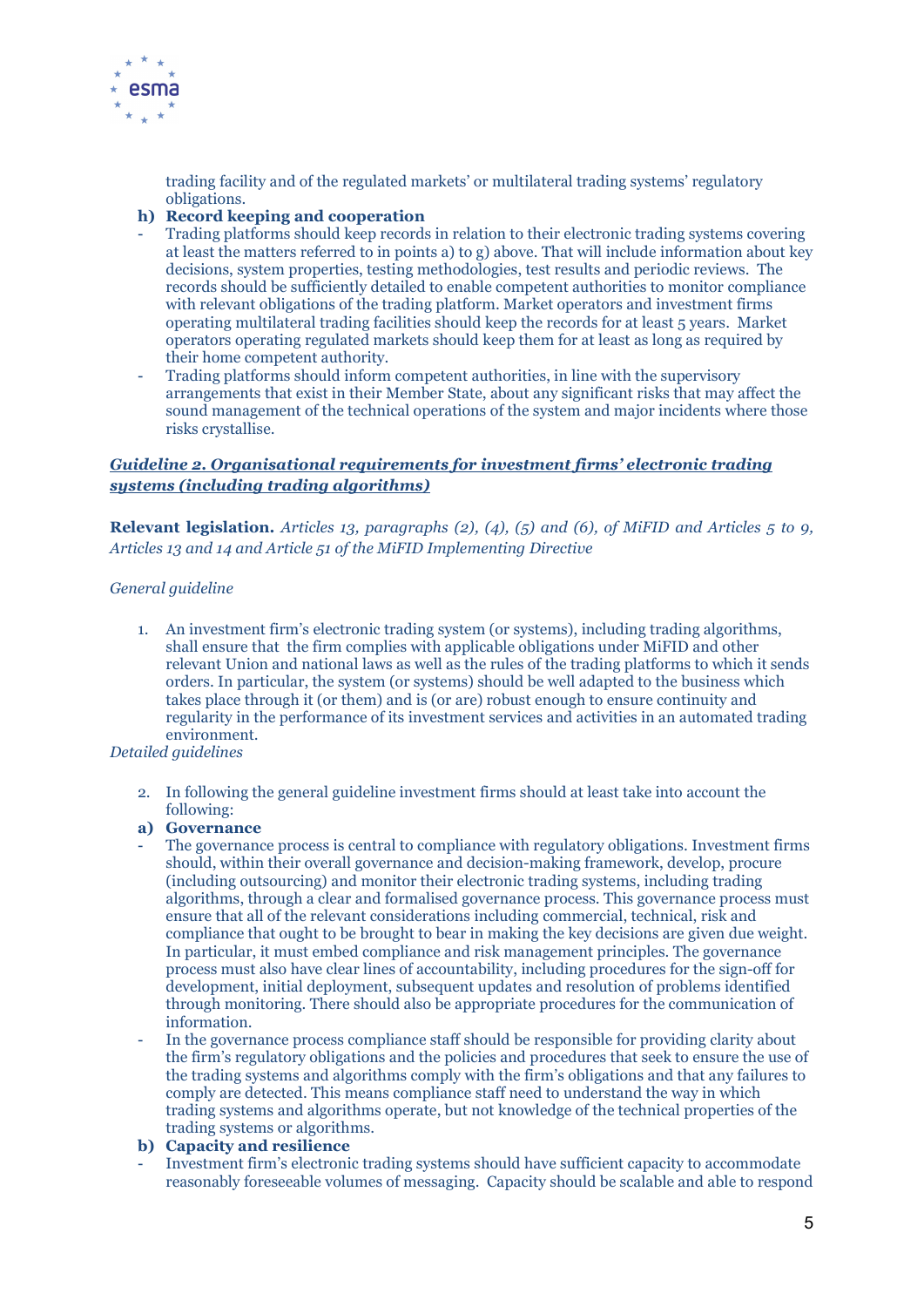

to rising message flow and emergency conditions that might threaten the system's proper operation.

## c) Business Continuity

- Investment firms should have adequate, reasonable and effective business continuity arrangements in relation to their electronic trading systems to cover disruptive incidents (which, as necessary, can ensure a timely resumption of trading) including but not limited to system failures, as the arrangements should cover, as appropriate, matters such as:
	- a. Governance for the development and deployment of the arrangements;
	- b. Consideration of an adequate range of possible scenarios related to the operation of their electronic trading systems which require specific continuity arrangements;
	- c. The backing up of business (including compliance) critical data that flows through their electronic trading systems;
	- d. The procedures for moving to and operating the electronic trading system from a back-up site;
	- e. Staff training on the operation of the arrangements and individuals' roles within them; and
	- f. An on-going programme for the testing, evaluation and review of the arrangements including procedures for modification of the arrangements in light of the results of that programme.

## d) Testing

- Investment firms should prior to deploying an electronic trading system or a trading algorithm and prior to deploying updates, make use of clearly delineated development and testing methodologies. For algorithms these might include performance simulations/back testing or offline-testing within a trading platform testing environment (where market operators make testing available). The use of these methodologies should seek to ensure that, amongst other things, the operation of the electronic trading system or trading algorithm is compatible with the investment firm's obligations under MiFID and other relevant Union and national laws as well as the rules of the trading platforms they use, that compliance and risk management controls embedded in the system or algorithm work as intended (including generating error reports automatically) and that the electronic trading system or algorithm can continue to work effectively in stressed market conditions. Working effectively in stressed market conditions may imply (but not necessarily) that the system or algorithm switches off under those conditions.
- Investment firms should adapt trading algorithm tests (including tests outside live trading environments) to the strategy the firm will use the algorithm for (including the markets to which it will send orders and their structure). The investment firm should also ensure these tests are commensurate with the risks that this strategy may pose to itself and to the fair and orderly functioning of the markets operated by the trading platforms the firm intends the algorithm to send orders to. Investment firms should undertake further testing if the markets in which the algorithm is to be used changes from those originally intended.
- Investment firms should roll out the deployment of trading algorithms in a live environment in a controlled and cautious fashion by, for example, limits being placed on the number of financial instruments being traded, the value and number of orders, and the number of markets to which orders are sent to enable the firm to check that an algorithm performs as expected in a live environment and to make changes if it does not.

#### e) Monitoring and review

- Investment firms should monitor in real time their electronic trading systems, including trading algorithms. They should deal adequately with problems identified as soon as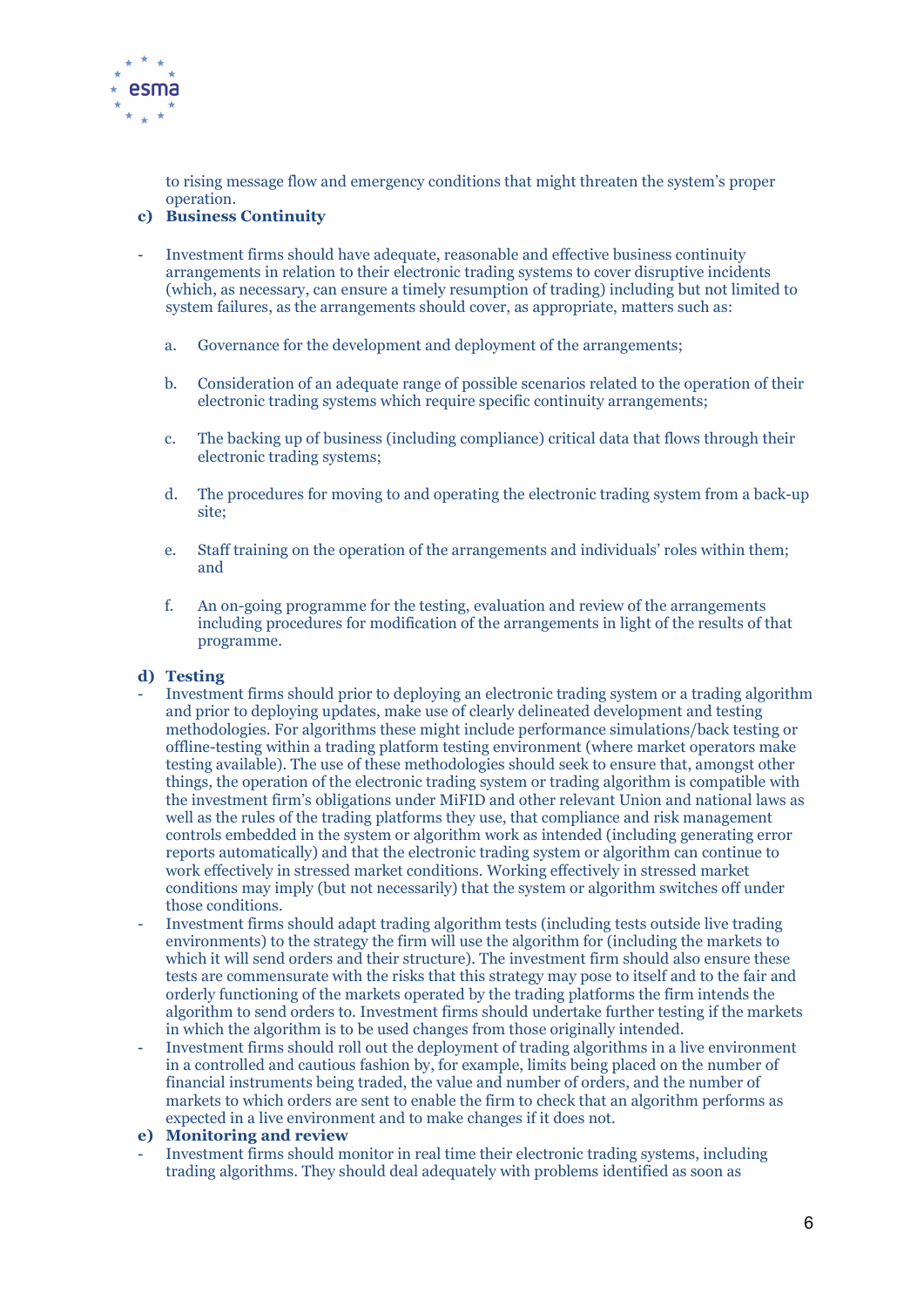

reasonably possible in order of priority and be able when necessary to adjust, wind down, or immediately shut down their electronic trading system or trading algorithm. Investment firms, when taking action to deal with problems with their electronic trading systems should, as far as possible, take due account of the need, as far as possible, for members/participants and users of regulated markets to act in an orderly manner.

- Investment firms should periodically review and evaluate their electronic trading systems and trading algorithms, and the associated governance, accountability and sign-off framework and associated business continuity arrangements. They should act on the basis of these reviews and evaluations to remedy deficiencies identified. The review and evaluation process should have some degree of independence which can be achieved, for example, by the involvement of internal audit or third parties. Reviews of the performance of trading algorithms should include an assessment of the impact on market integrity and resilience as well as profit and loss of the strategies the algorithm is deployed for.

#### f) Security

- Investment firms should have procedures and arrangements for physical and electronic security designed to protect electronic trading systems and trading algorithms from misuse or unauthorised access and to ensure the integrity of the data that is part of or passes through the systems and algorithms.

## g) Staffing

- Investment firms should have procedures and arrangements, including training and recruitment, to determine their staffing requirements and to employ sufficient number of staff with the necessary skills and expertise to manage their electronic trading systems and trading algorithms. This will include employing staff who have knowledge of relevant electronic trading systems and algorithms, the monitoring and testing of such systems and algorithms, and of the sort of trading strategies that the firm deploys through its trading systems and algorithms and of firms' regulatory obligations.

#### h) Record keeping and co-operation

- Investment firms should keep, for at least five years, records of their electronic trading systems (and trading algorithms) in relation to the matters covered in points a) to g) above, including information about key decisions, the trading strategy or strategies that each algorithm is deployed to execute, system properties, testing methodologies, test results and periodic reviews. The records should be sufficiently detailed to enable competent authorities to monitor firms' compliance with their relevant obligations.
- Investment firms should inform competent authorities, in line with supervisory arrangements in that exist in their home Member State, about any significant risks that may affect the sound management of the technical operations of their electronic trading systems and algorithms and major incidents where those risks crystallise.

## Guideline 3. Organisational requirements for regulated markets and multilateral trading facilities to promote fair and orderly trading in an automated trading environment

## Relevant legislation.

Article 39, paragraphs (b), (c) and (d), Article 42, and Article 43 of MiFID for regulated markets.

Article 14, paragraphs (1) and (4), Article 13, paragraphs (2), (5) and (6), Article 42, paragraph (3), and Article 26 of MiFID and Articles 13 and 14 and Article 51 of the MiFID Implementing Directive for multilateral trading facilities.

#### General guideline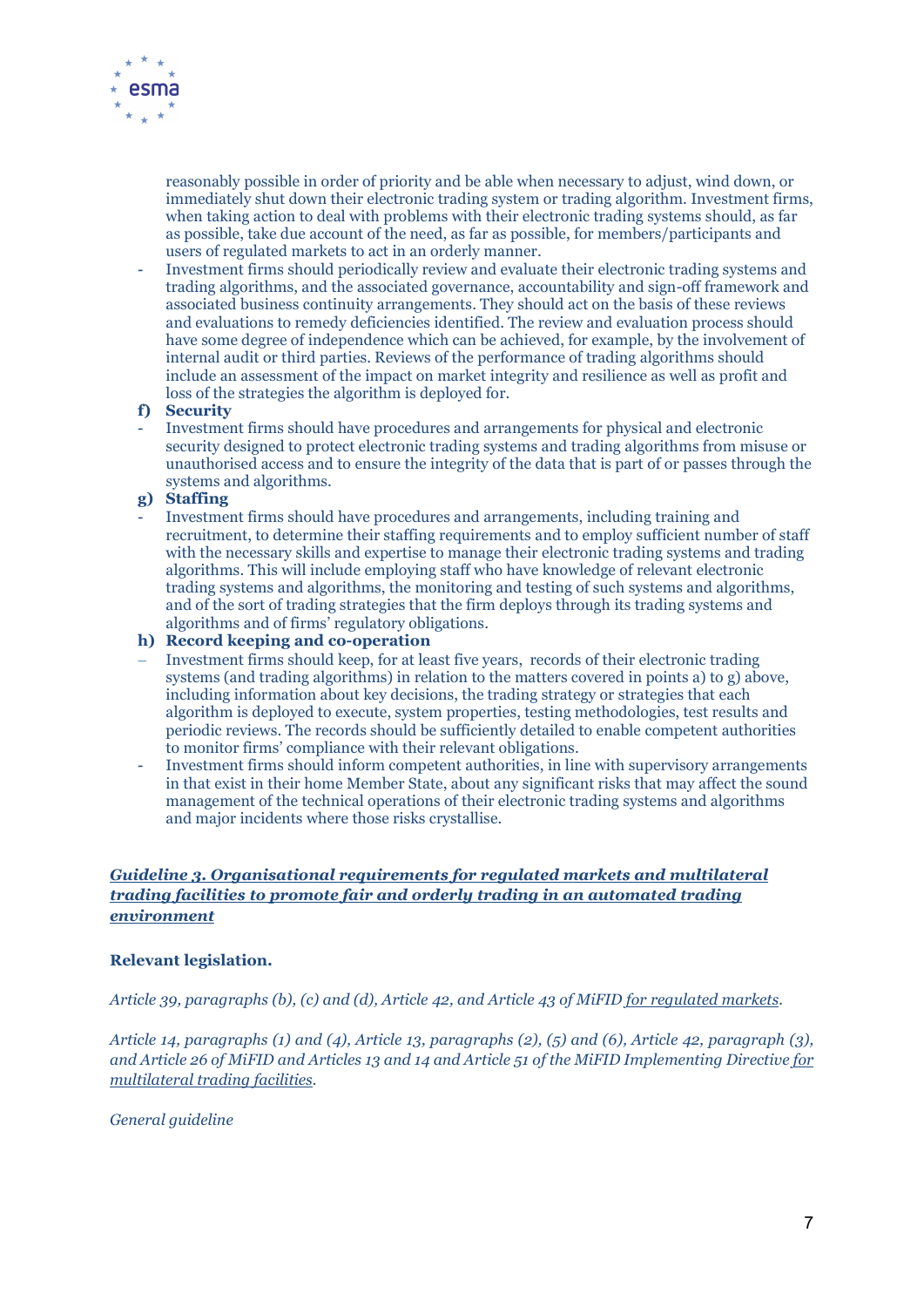

- 1. Regulated markets' and multilateral trading facilities' rules and procedures for fair and orderly trading on their electronic markets should be appropriate to the nature and scale of trading on those markets, including the types of members, participants and users and their trading strategies. Detailed guidelines
- 2. In following the general guideline, the rules and procedures of trading platforms should at least include:

#### a) Requirements for members or participants who are not credit institutions or investment firms

- Trading platforms should perform adequate due diligence on applications to become a member/participant or user from persons who are not credit institutions or investment firms under EU law.
- Trading platforms should have organisational requirements for members or participants who are not credit institutions or investment firms (taking account as necessary of the controls imposed on firms authorised outside the EEA), including requirements on the monitoring of trading against the rules of the platform and the management of risk. Trading platforms' rules should require members/participants and users who are not investment firms to follow the guidelines laid down in this paper for investment firms.

## b) IT compatibility

- Trading platforms should have standardised conformance testing to ensure that the systems that members and participants are using to access the platform have a minimum level of functionality that is compatible with the trading platforms' electronic trading system and will not pose a threat to fair and orderly trading on the platform.
- c) Pre- and post-trade controls
- To ensure that there is orderly trading on the platform, trading platforms should have minimum requirements for members'/participants' and users' pre- and post-trade controls on their trading activities (including controls to ensure that there is no unauthorised access to trading systems). In particular, there should be controls on filtering order price and quantity (this requirement is without prejudice to the responsibility of members/participants or users to implement their own pre- and post-trade controls).

## d) Trader access and knowledge

- Trading platforms should have standards covering the knowledge of persons within members/participants and users who will be using order entry systems.
- d) Limits to access and intervention on transactions.
- Trading platforms should have the ability to prevent in whole or in part the access of a member or participant to their markets and to cancel, amend or correct a transaction. The rules and procedures for cancelling, amending or correcting trades should be transparent to members/participants and users of the regulated market or multilateral trading facility.

## e) Measures to cope with excessive flooding of the order book.

- Trading platforms should have arrangements to prevent the excessive flooding of the order book at any one moment in time, notably through limits per participant on order entry capacity.
- f) Prevention of capacity limits from being breached.
- Trading platforms should have arrangements (such as throttling) to prevent capacity limits on messaging from being breached. At a minimum, the framework of those arrangements should be made available to members/participants and users.
- g) Measures to constrain or halt trading.
- Trading platforms should have arrangements (for example, volatility interruptions or automatic rejection of orders which are outside of certain set volume and price thresholds) to constrain trading or to halt trading in individual or multiple financial instruments when necessary, to maintain an orderly market. At a minimum the framework of those arrangements should be made available to members/participants and users.
- h) Obtaining information from members/participants and users
- Trading platforms should have the ability to obtain information from a member/participant or user to facilitate monitoring of compliance with the rules and procedures of the regulated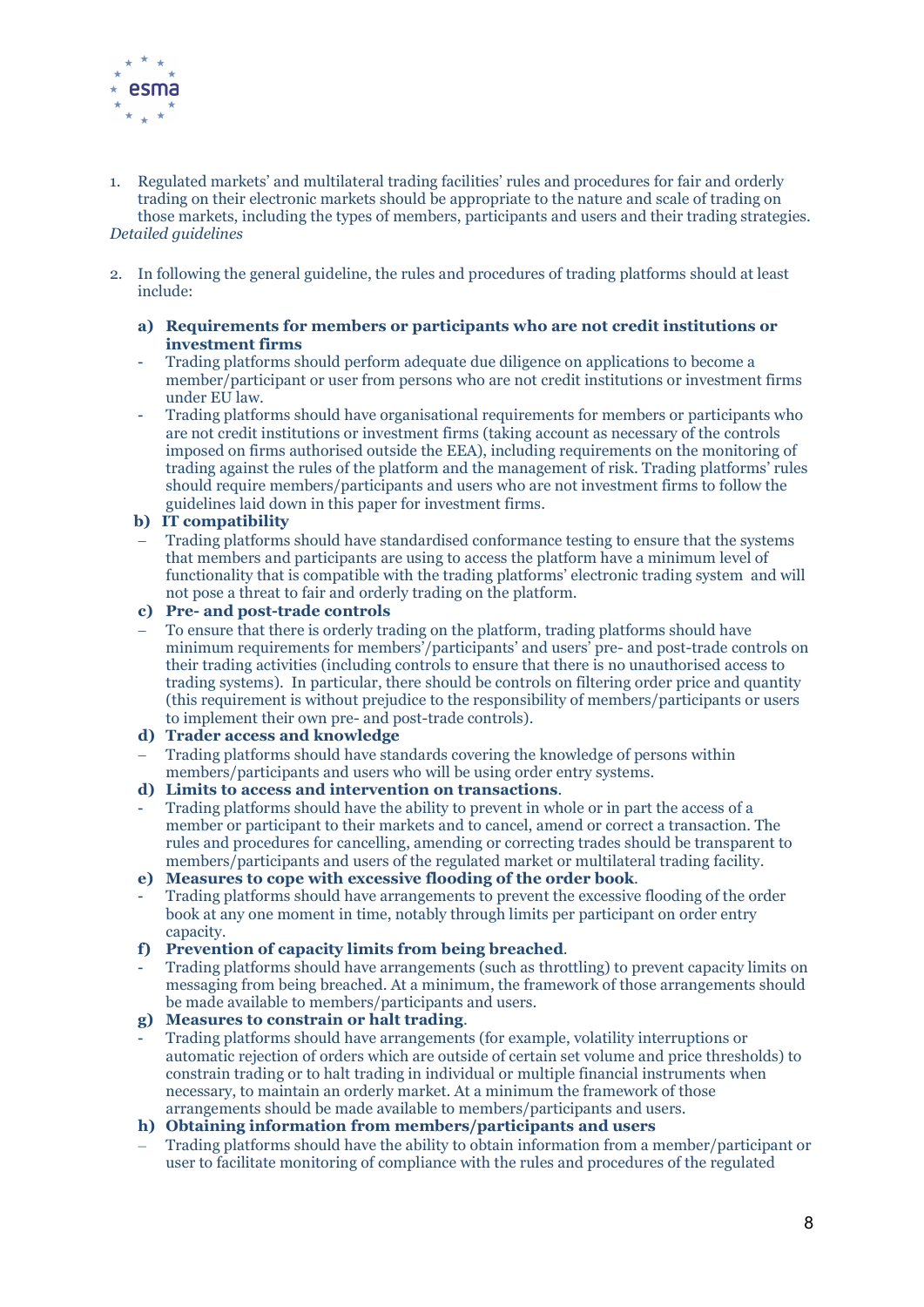

market or multilateral trading facility relating to organisational requirements and trading controls.

# j) Monitoring

 Trading platforms should, whenever the trading platform is in operation, monitor their markets as close to real time as possible for possible signs of disorderly trading. This monitoring should be conducted by staff who understands the functioning of the market. Those staff should be accessible to the platform's home competent authority and should have the authority to take remedial action, when necessary, to protect fair and orderly trading.

## k) Record keeping and co-operation

- i) Trading platforms should keep records of the matters covered by points a) to j) above, including of issues which emerge in relation to the policies and procedures mentioned. The records should be sufficiently detailed to enable a competent authority to monitor compliance with relevant obligations of trading platforms. Market operators and investment firms operating multilateral trading facilities should keep the records for at least 5 years. Market operators operating regulated markets should keep them for at least as long as required by their home competent authority.
- ii) Trading platforms should inform competent authorities, in line with the supervisory arrangements that exist in their Member State, about significant risks that may affect fair and orderly trading and major incidents where those risks crystallise.

## Guideline 4. Organisational requirements for investment firms to promote fair and orderly trading in an automated trading environment

Relevant legislation. Articles 13, paragraphs (2), (4), (5) and (6), of MiFID and Articles 5, 6, 7 and 9, Articles 13 and 14 and Article 51 of the MiFID Implementing Directive.

## General guideline

- 1. Investment firms must have policies and procedures to ensure that their automated trading activities, including where they are providing DMA or SA, on trading platforms comply with their regulatory requirements under MiFID and other relevant Union and national laws and, in particular, and that they manage the risks relating to those trading activities. Detailed guidelines
- 2. In following the general guideline, investment firms' automated trading activities should at least take account of the following points:

## a) Price or size parameters

- Investment firms should be able to automatically block or cancel orders that do not meet set price or size parameters (differentiated as necessary for different financial instruments), either or both on an order-by-order basis or over a specified period of time.
- b) Permission to trade
- Investment firms should be able to automatically block or cancel orders from a trader if they are aware for a financial instrument that a trader does not have permission to trade.
- c) Risk management
- Investment firms should be able to automatically block or cancel orders where they risk compromising the firm's own risk management thresholds. Controls should be applied as necessary and appropriate to exposures to individual clients or financial instruments or groups of clients or financial instruments, exposures of individual traders, trading desks or the investment firm as a whole.
- d) Consistency with the regulatory and legal framework
- The electronic systems of investment firms, and the orders these generate, should be consistent with the firm's obligations under MiFID, or other relevant Union or national legislation, or under the rules of the RM or MTF to which the order is to be sent (including rules relating to fair and orderly trading).
- e) Reporting obligations to supervisory arrangements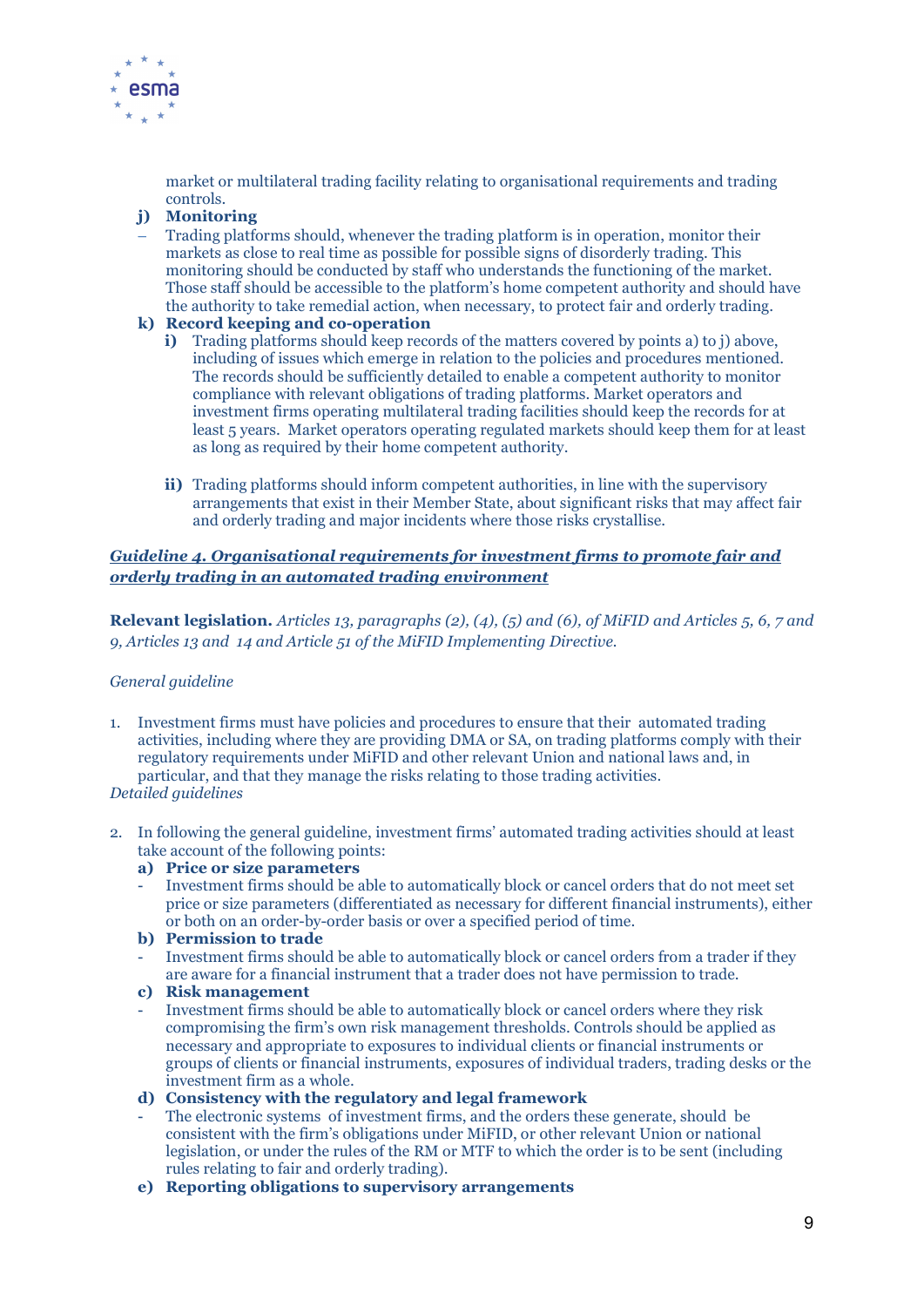

- Investment firms should inform competent authorities, in line with the supervisory arrangements that exist in their Member State, about significant risks that may affect fair and orderly trading and major incidents where those risks crystallise.

# f) Overriding of pre-trade controls

- Investment firms should have procedures and arrangements for dealing with orders which have been automatically blocked by the firm's pre-trade controls but which the investment firm wishes to submit. These procedures and arrangements should make compliance and risk management staff aware of when controls are being overridden and require their approval for the overriding of these controls.

## g) Training on order entry procedures

- Investment firms should ensure that employees involved in order entry have adequate training on order entry procedures, for example through on-the-job training with experienced traders or classroom-based training, including complying with requirements imposed by trading platforms, before they are allowed to use order entry systems.

## h) Monitoring and accessibility of knowledgeable and mandated staff

- Investment firms should, during the hours they are sending orders to trading platforms, monitor their orders in as close to real time as possible, including from a cross-market perspective, for potential signs of disorderly trading. This monitoring should be conducted by staff who understand the firm's trading flow. These staff members should be accessible to the firm's home competent authority and to the trading platforms on which the firm is active and should have the authority to take remedial action, when necessary.

## i) Close scrutiny by compliance staff

- Investment firms should ensure that compliance staff are able to follow closely the firm's electronic trading activity so that they can quickly respond to and correct any failures or regulatory infractions that may take place.

## j) Control of messaging traffic

- Investment firms should ensure that they have control of messaging traffic to individual trading platforms.

## k) Management of operational risk

- Investment firms should manage the operational risks in electronic trading through appropriate and proportionate governance arrangements, internal controls and internal reporting systems taking account, as appropriate, of CEBS' Guidelines on the Management of Operational Risk in Market-Related Activities<sup>7</sup> .

# l) IT compatibility

 $\overline{a}$ 

- Investment firms should ensure that the systems that that they use to access a trading platform have a minimum level of functionality that is compatible with the trading platform's electronic trading systems and will not pose a threat to fair and orderly trading on that platform.

## m) Record keeping and co-operation

- i. Investment firms should keep records, for at least five years, of the matters covered by points a) to l) above. The records should be sufficiently detailed to enable competent authorities to monitor firms' compliance with their relevant obligations.
- ii. Investment firms should inform competent authorities, in line with the supervisory arrangements that exist in their Member State, about significant risks that may affect fair and orderly trading and major incidents where those risks crystallise.

## Guideline 5. Organisational requirements for regulated markets and multilateral trading facilities to prevent market abuse (in particular market manipulation) in an automated trading environment

<sup>7</sup> Available in http://www.eba.europa.eu/documents/Publications/Standards---Guidelines/2010/Management-of-op-risk/CEBS-2010-216-(Guidelines-on-the-management-of-op-.aspx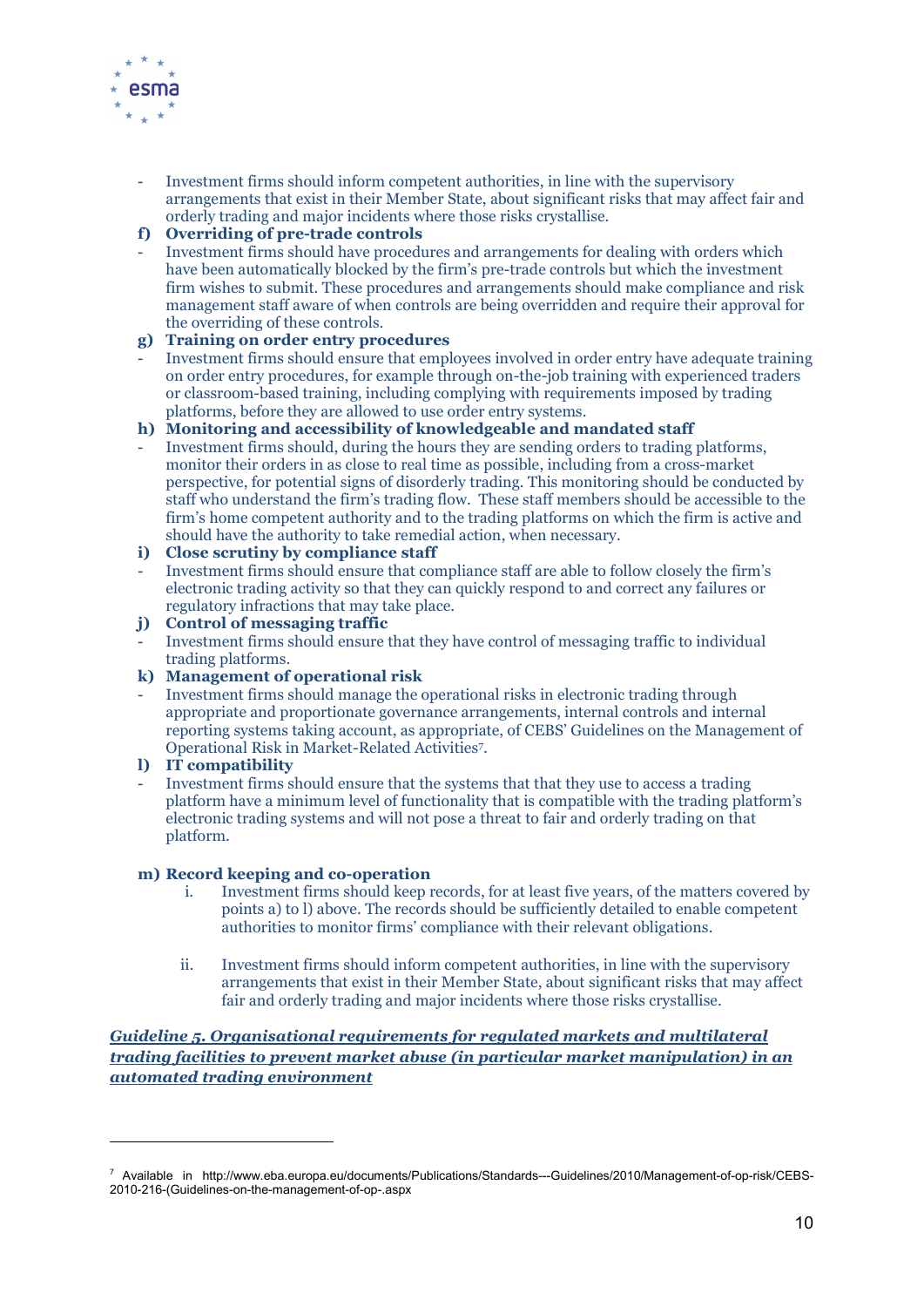

## Relevant legislation

Article 39, paragraphs (b) and (d), and Article 43 of MiFID and Article 6, paragraphs (6) and 9, of MAD and Articles 7 to 10 of the MAD Implementing Directive 2004/72/EC for regulated markets.

Article 14, paragraph (1), Article 13, paragraphs (2), (5) and (6), and Article 26 of MiFID, Articles 5 to 9 and Article 51 of the MiFID Implementing Directive and Article 6, paragraphs(6) and (9) of MAD and Articles 7 to 10 of the MAD Implementing Directive 2004/72/EC for multilateral trading facilities.

#### General guideline

- 1. Trading platforms should have effective arrangements and procedures, taking account of the specific supervisory arrangements/regulation in their Member State, which enable them to identify conduct by their members/participants and users that may involve market abuse (in particular market manipulation) in an automated trading environment.
- 2. Potential cases of market manipulation that could be of particular concern in an automated trading environment include:
	- Ping orders entering small orders in order to ascertain the level of hidden orders and particularly used to assess what is resting on a dark platform.
	- Quote stuffing- entering large numbers of orders and/or cancellations/updates to orders so as to create uncertainty for other participants, slowing down their process and to camouflage their own strategy.
	- Momentum ignition-entry of orders or a series of orders intended to start or exacerbate a trend, and to encourage other participants to accelerate or extend the trend in order to create an opportunity to unwind/open a position at a favourable price.
	- Layering and Spoofing- submitting multiple orders often away from the touch on one side of the order book with the intention of executing a trade on the other side of the order book. Once that trade has taken place, the manipulative orders will be removed.

#### Detailed guidelines

3. In following the general guideline, the arrangements and procedures of trading platforms which seek to prevent and identify conducts by their members/participants and users that may involve market abuse and in particular market manipulation in an automated trading environment should at least include:

## a) Staffing

 Trading platforms should have sufficient staff with an understanding of regulation and trading activity and the skill to monitor trading activity in an automated trading environment and identify behaviour giving rise to suspicions of market abuse (in particular market manipulation) in case monitoring market abuse falls under their responsibility.

## b) Monitoring

- Trading platforms should at least have systems (including automated alert systems on transactions and orders) with sufficient capacity to accommodate high frequency generation of orders and transactions and low latency transmission, in order to monitor, using a sufficient level of time granularity, orders entered and transactions undertaken by members/participants and users and any behaviour which may involve market abuse (in particular market manipulation, including, where the trading platform has sight of this, crossmarket behaviour) and with the ability to trace backwards transactions undertaken by members/participants and users as well as orders entered/cancelled which may involve market manipulation.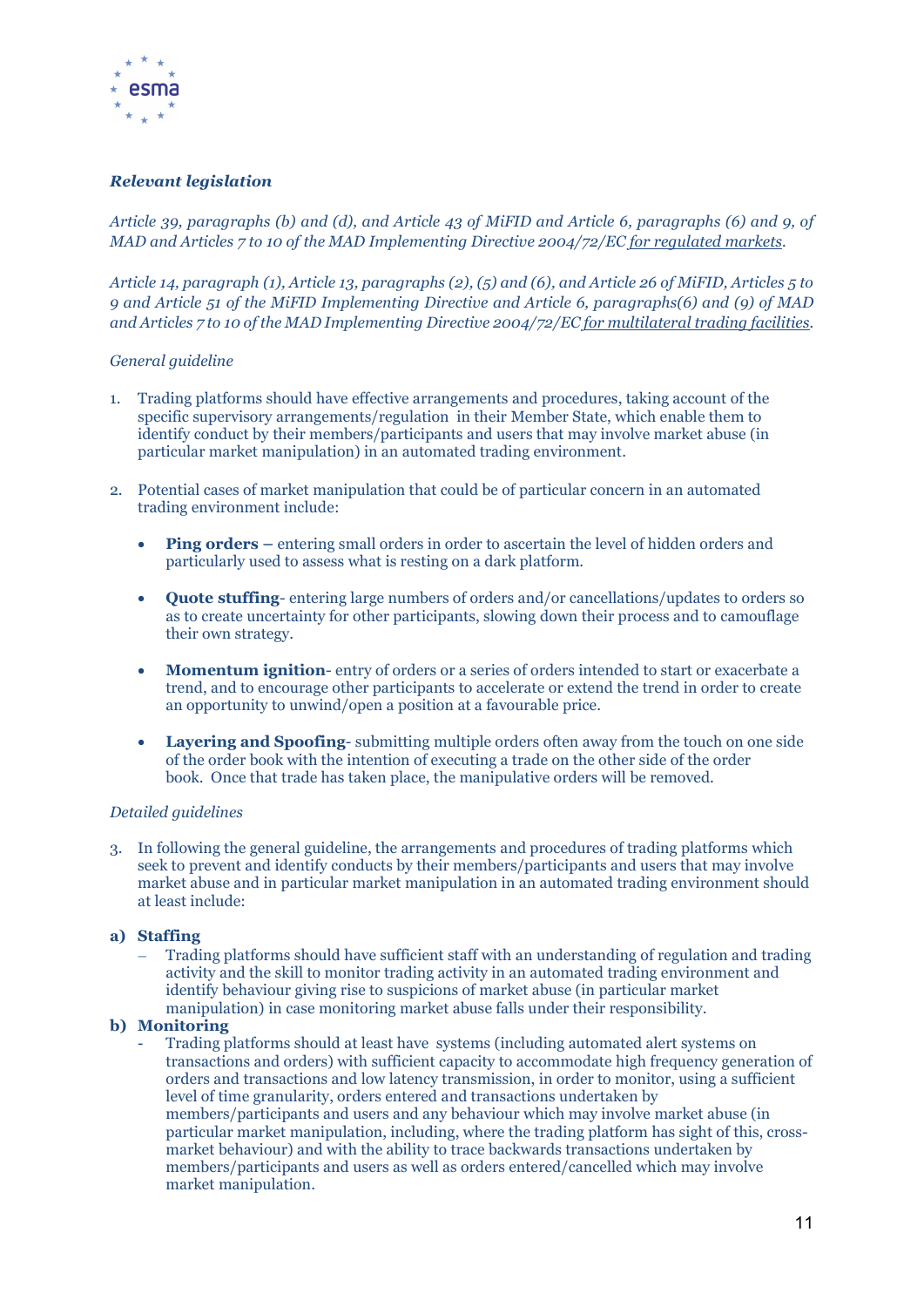

#### c) Arrangements for the identification and reporting of suspicious transactions and orders

 Trading platforms should have in place arrangements to identify transactions, and it is also recommended that these arrangements also cover orders<sup>8</sup>, that require an STR to competent authorities in relation to market abuse (in particular market manipulation) and to make those reports without delay (if initial enquiries are undertaken, a report should be made as soon as possible if those enquiries fail to find a satisfactory explanation for the observed behaviour).

#### d) Reviews

- Trading platforms should conduct periodic reviews and internal audits of procedures and arrangements to prevent and identify instances of conduct that may involve market abuse.

#### e) Record keeping

 Trading platforms should keep records of the matters covered by points a) to d) above, including effective audit trails regarding how each alert of possible suspicious behaviour is dealt with whether or not a report is made to the relevant competent authorities. The records should be sufficiently detailed to enable competent authorities to monitor compliance with their relevant obligations of trading platforms. Market operators and investment firms operating multilateral trading facilities should keep the records for at least 5 years. Market operators operating regulated markets should keep them for at least as long as required by their home competent authority.

## Guideline 6. Organisational requirements for investment firms to prevent market abuse (in particular market manipulation) in an automated trading environment

Relevant legislation. Article 13, paragraphs (2), (5) and (6), of MiFID and Articles 5, 6 and 9 of the MiFID Implementing Directive, and Article 6, paragraph (9), of MAD and Articles 7 to 10 of the MAD Implementing Directive 2004/72/EC

## General guideline

- 1. Investment firms should have policies and procedures in place to minimise the risk that their automated trading activity gives rise to market abuse (in particular market manipulation).
- 2. The sorts of market manipulation that might be of particular concern in a highly automated trading environment were described in guideline 5 (paragraph 2 under General guideline).

#### Detailed guidelines

 $\overline{a}$ 

- 3. In following the general guideline the policies and procedures of investment firms engaging in automated trading activities should at least include:
	- a) Understanding, skill and authority of compliance staff
	- Investment firms should have procedures to seek to ensure that staff exercising the compliance function has sufficient understanding (of both regulation and trading activity) , skill and authority to challenge staff responsible for trading when the trading activity gives rise to suspicions of market abuse (in particular market manipulation).
	- b) Training in market abuse

<sup>&</sup>lt;sup>8</sup> CESR's first and third set of Level 3 guidance on the implementation of the MAD, CESR has already provided guidelines on suspicious transactions reports (STR), which state: "CESR is of the view that where an unexecuted order for a transaction gives rise to a suspicion of market abuse, this suspicion is recommended, when not already legally required on a national basis, to be reported to the competent authority." The guidance also provides a standard STR report form (Sections IV and V of the May 2005 guidance (Ref : CESR/04-505b) and Section 2 of the May 2009 guidance (Ref : CESR/09-219)).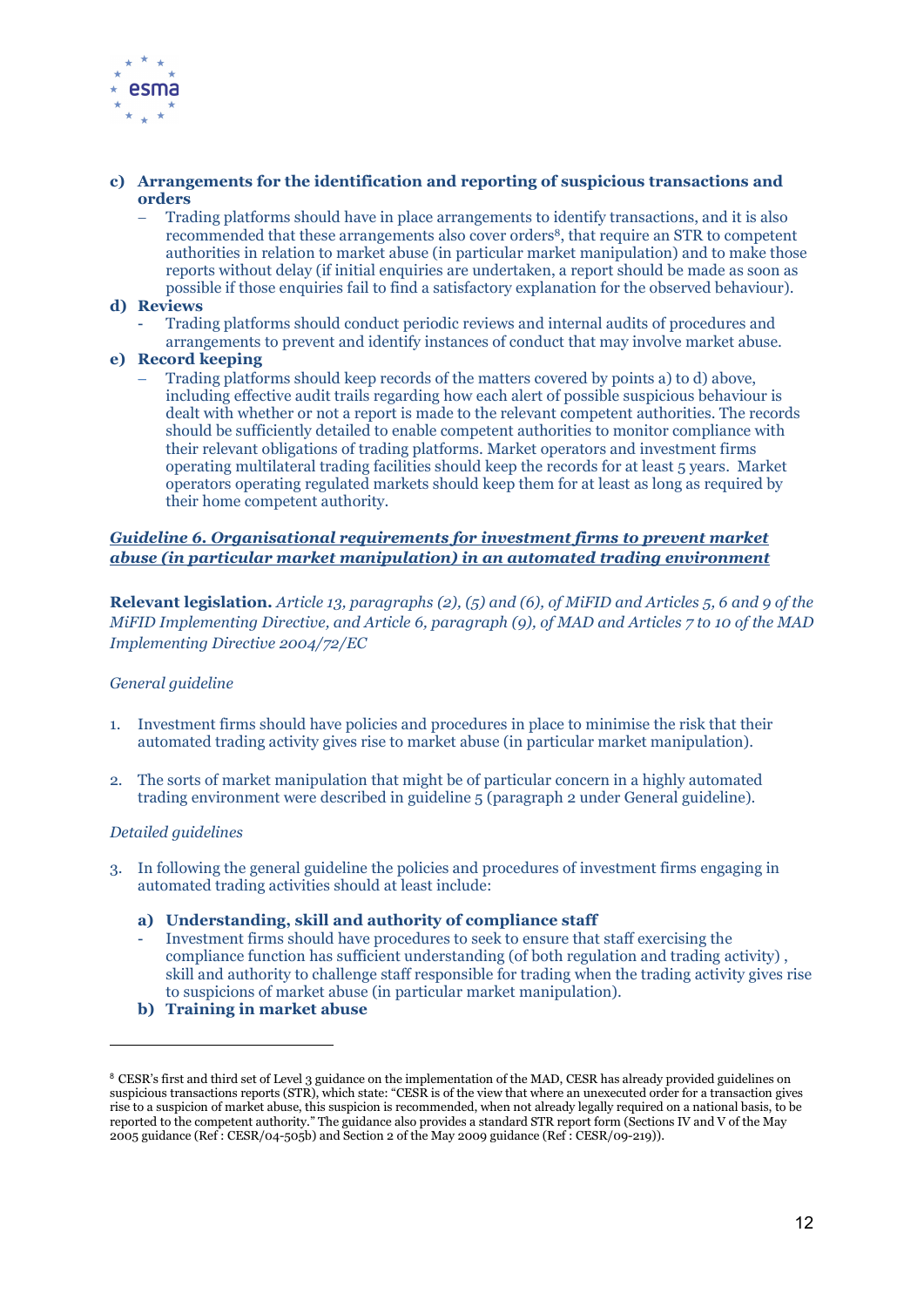

- Investment firms should provide initial and regular refresher training on what constitutes market abuse (in particular market manipulation) for all individuals involved in executing orders on behalf of clients and dealing on own account.
- c) Monitoring activity
- Investment firms should monitor the activities of individuals/algorithms trading on behalf of the firm and the trading activities of clients, taking account of orders submitted, modified and cancelled as well as transactions executed. This should involve having adequate systems in place (including automated alert systems), using a sufficient level of time granularity, to flag any behaviour likely to give rise to suspicions of market abuse (in particular market manipulation), including (where the firm has sight of this) cross-market behaviour.
- d) Arrangements for the identification and reporting of suspicious transactions and orders
- Investment firms should have arrangements to identify transactions, and it is recommended that these arrangements also cover orders, that require a STR to competent authorities in relation to market abuse (in particular market manipulation) and to make those reports without delay (if initial enquiries are undertaken, a report should be made as soon as possible if those enquiries fail to find a satisfactory explanation for the observed behaviour).
- e) Periodic reviews and internal audits of compliance arrangements and procedures
- Investment firms should conduct periodic reviews and internal audits of procedures and arrangements to prevent and identify instances of conduct that may involve market abuse.
- f) Frequently reviewed arrangements governing the access of staff to trading systems.
- Investment firms should keep, for at least 5 years, records of the arrangements and procedures to identify conduct that may involve market abuse covering the matters set out in points a) to e) above, including an effective audit regarding how each alert of possible suspicious behaviour is dealt with whether or not a report is made to the relevant competent authorities. These records should be sufficiently detailed to enable competent authorities to monitor firms' compliance with their relevant obligations.

## Guideline 7. Organisational requirements for regulated markets and multilateral trading facilities whose members/participants and users provide direct market access/sponsored access

## Relevant legislation.

Article 39, paragraph (b)), and 43(1) of MiFID for regulated markets.

Articles 14, paragraph (1), Article 13, paragraphs (2), (5) and (6), and Article 26(1) of MiFID and Articles 5 to 9 and Article 51 of the MiFID Implementing Directive for multilateral trading facilities.

#### General guideline

1. Trading platforms should have rules and procedures which seek to ensure that, where they allow members/participants or users to provide direct market access/sponsored access (DMA/SA), the provision of DMA/SA is compatible with fair and orderly trading. It is important that trading platforms and their members/participants retain control of and closely monitor their systems to minimise any potential disruption caused by these third parties to avoid that trading platforms are vulnerable to either the potential misconduct or market abuse of DMA/SA clients or to their inadequate/erroneous systems.

Detailed guidelines

2. In following the general guideline, trading platforms should set out whether or not it is permissible for their members/participants or users to offer DMA and/or SA. Where they allow members or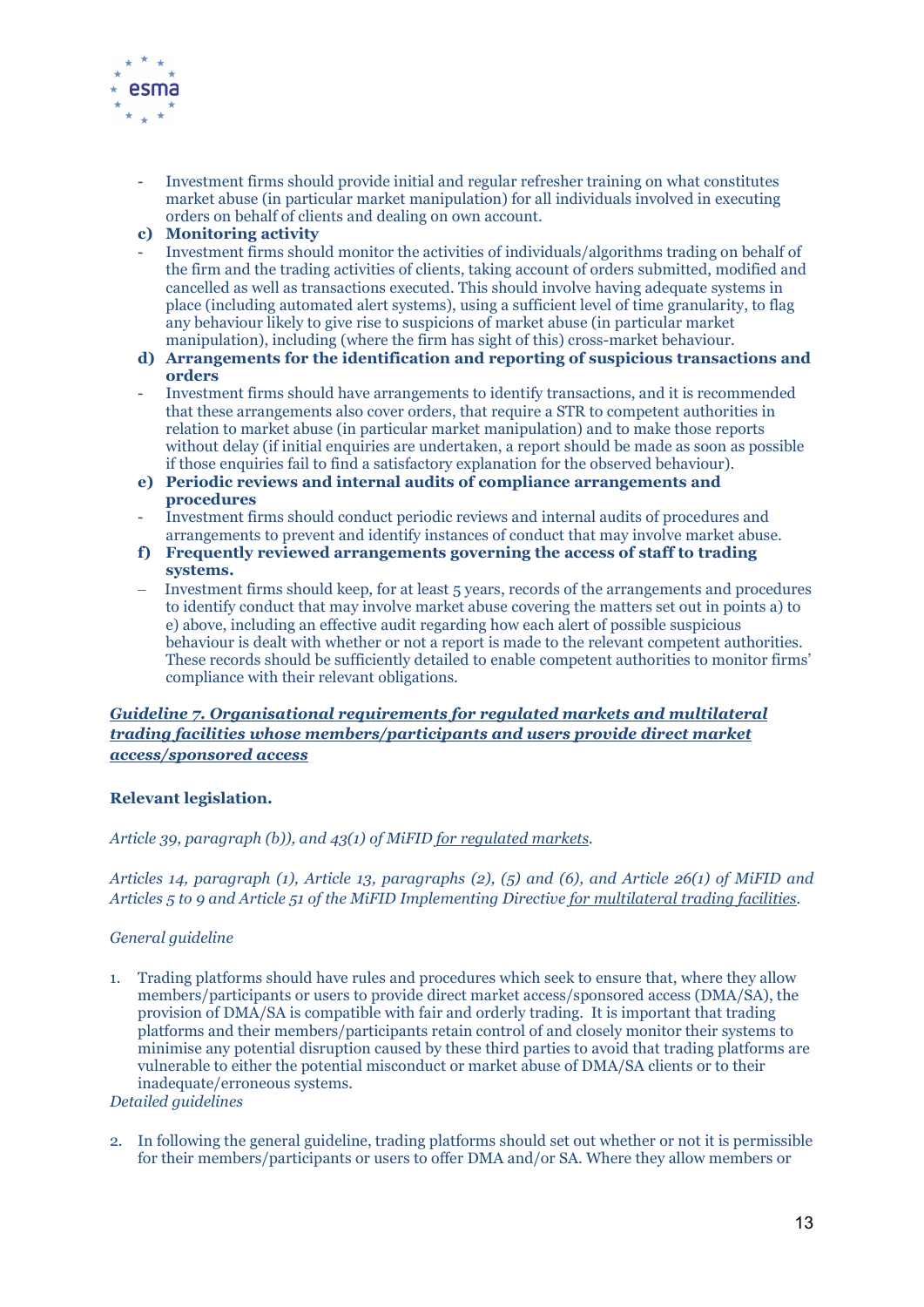

participants to offer DMA and/or SA, their rules and procedures should at least take account of the following:

- a) Ultimate responsibility for messages, including orders, and eventual interventions and sanctions
- Trading platforms should make clear that the member/participant or user is solely responsible for all messages, including orders entered under its trading codes and therefore may be subject to interventions (including cutting the access of the member/participant or user to the trading platform) and sanctions for any breaches of the rules or procedures in respect of those orders.
- b) Subsidiary responsibility when providing DMA/SA
- DMA/SA arrangements between trading platforms and a DMA/SA provider firm should stress that the direct market access/sponsored access provider firm remains responsible to the trading platform for all trades using their market participant ID code or any other identification.

## c) Requirements for members/participants to provide DMA/SA

- As per guideline 3, trading platforms should require members/participants or users to have adequate systems and effective controls, including pre- and post-trade controls, to ensure that the provision of DMA/SA does not adversely affect compliance with the rules of the regulated market or multilateral trading facility, lead to disorderly trading or facilitate conduct that may involve market abuse. This applies equally where a member/participant or user provides DMA/SA.
- d) Due diligence prior to provision of DMA/SA
- Trading platforms should require members/participants or users to conduct due diligence on clients to which they provide DMA/SA.
- e) Rights of access
- Trading platforms should be able to refuse a request from a member/participant or user to allow a client to be provided with SA where the regulated market or multilateral trading facility is not satisfied that this would be consistent with its rules and procedures for fair and orderly trading. In relation to naked SA please refer to guideline 8.

## f) Monitoring of orders

- Trading platforms should, as part of their obligations to monitor their markets under guideline 3, monitor orders sent to their systems by a member/participants' SA clients.

## g) Potential interventions over SA

- i) Trading platforms should be able to suspend or withdraw the SA after it has been granted where the regulated market or multilateral trading facility is not satisfied that continued access would be consistent with its rules and procedures for fair and orderly trading.
- ii) Trading platforms should have the ability to stop orders from a person trading through SA separately from the orders of the member or participant sponsoring that person's access by assigning unique customer IDs to clients that are accessing the market via SA.
- iii) Trading platforms should be able to carry out, where necessary, a review of a member/participant or users' internal risk control systems in relation to their sponsored access or direct market access clients.
- i) Record keeping
- Trading platforms should keep records of their policies and procedures relating to DMA/SA and any significant incidents relating to SA trading. The records should be sufficiently detailed to enable competent authorities to monitor compliance with relevant obligations of trading platforms. Market operators and investment firms operating multilateral trading facilities should keep the records for at least 5 years. Market operators operating regulated markets should keep them for at least as long as required by their home competent authority.

#### Guideline 8. Organisational requirements for investment firms that provide direct market access and/or sponsored access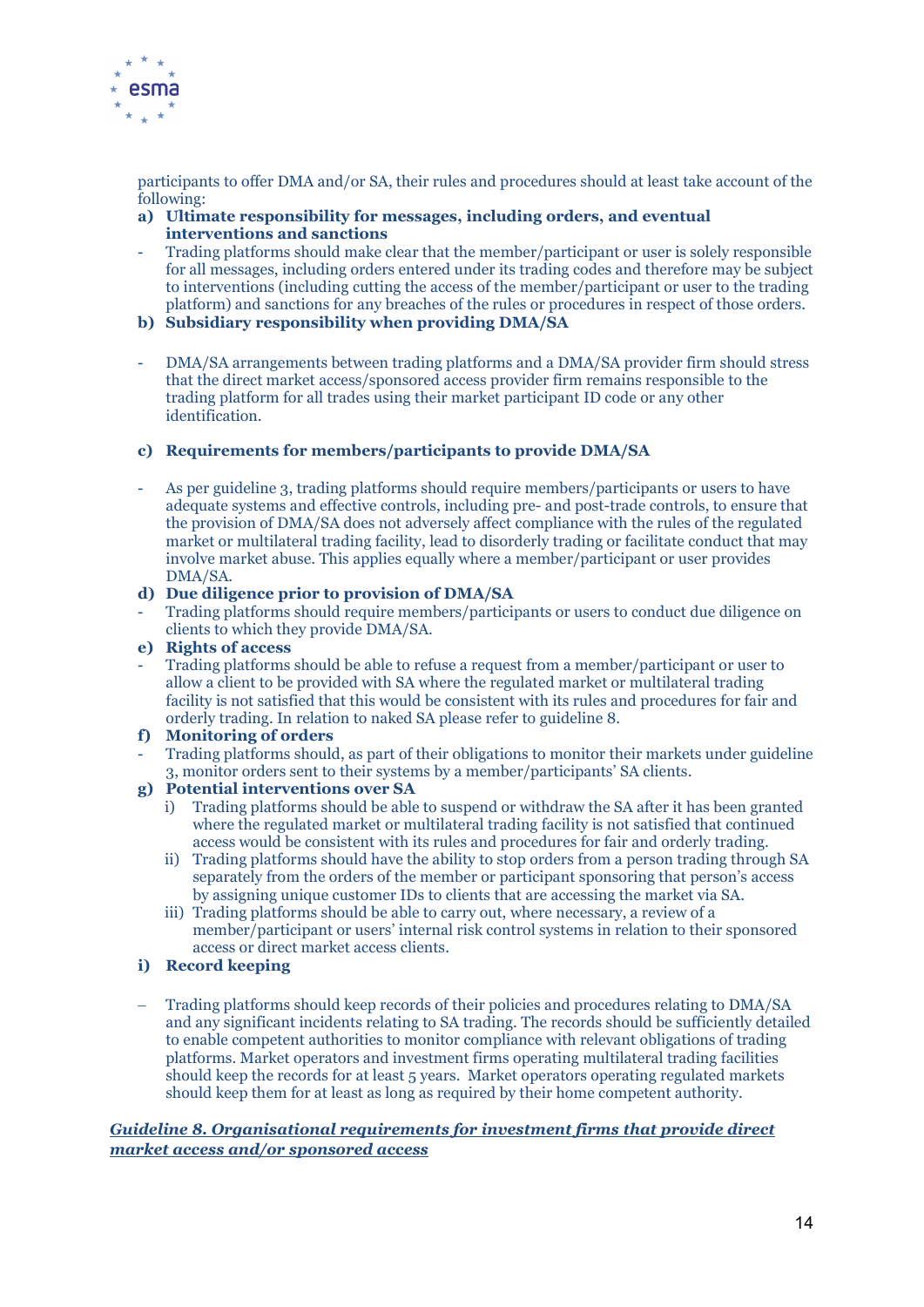

#### Relevant legislation. Articles 13(2), (5) and (6) of MiFID and Articles 5, to 9, Articles 13 and 14 and Article 51 of the MiFID Implementing Directive

#### General guideline

1. Investment firms offering DMA/SA to clients ('DMA/SA clients') are responsible for the trading of those clients. They must establish policies and procedures to ensure the trading of those clients com plies with the rules and procedures of the relevant trading platforms to which the orders of such clients are submitted and enables the investment firm to meet its obligations under MiFID and other relevant Union and national law.

#### Detailed guidelines

2. In following the general guideline, investment firms should at least take account of the following:

#### a) Due diligence on direct market access/sponsored access clients

- Investment firms must conduct due diligence on prospective DMA/SA clients, as appropriate to the risks posed by the nature of the clients, the scale and complexity of their prospective trading activities and the service being provided. Due diligence might, as appropriate, cover matters such as the training and competency of individuals entering orders, access controls over order entry, allocation of responsibility for dealing with actions and errors, the historical trading pattern/behaviour of the client (when available), and the ability of clients to meet their financial obligations to the firm. In the process of due diligence investment firms can take into account whether the prospective client is regulated under a directive, the national law of a Member State or under the law of a third country and their disciplinary history with competent authorities and trading platforms. The due diligence assessment should be periodically reviewed.

#### b) Pre-trade controls

- i. Pre-trade controls on the orders of DMA/SA clients of the sort covered in paragraph 2 of Guideline 4 on organisational requirements for investment firms to promote fair and orderly trading in an automated trading environment, including in-built and automatic rejection of orders outside of certain parameters.
- ii. There should be absolute clarity that the investment firm should solely be entitled to modify the parameters of the pre-trade controls (i.e. the DMA/SA client should not be able to do so).
- iii. Investment firms offering DMA/SA can use pre- and post-trade controls which are proprietary controls of the investment firm, controls bought in from a vendor, controls provided by an outsourcer or controls offered by the platform itself (i.e. they should not be the controls of the direct market access/sponsored access client). However, in each of these circumstances the investment firm remains responsible for the effectiveness of the controls and has to be solely responsible for setting the key parameters.

#### c) 'Naked' or 'unfiltered' market access

- 'Naked' or 'unfiltered' access to a regulated market or MTF, where a client's orders do not pass through pre-trade controls before being sent to a regulated market or MTF, is prohibited under MiFID. Therefore, an SA client should never be able to send an order to a trading platform without the order passing through pre-trade controls of the investment firm.

## d) Monitoring

- i) The monitoring of orders (including on a cross-market basis) that investment firms are required to carry out under guideline 4 should apply to all order flow including that from DMA/SA clients, and likewise the systems that investment firms are required to have under guideline 6 for identifying possible instances of market abuse (in particular market manipulation) should apply to orders from and transactions by DMA/SA clients.
- ii) To comply with these obligations investment firms will need to be able to separately identify orders and transactions of DMA/SA clients from other orders and transactions of the firm.
- iii) Investment firms should also have the ability to immediately halt trading by individual direct market access/sponsored access clients.

## e) Rights and obligations of the parties

- Investment firms should establish clarity about the rights and obligations of both parties in relation to the DMA/SA service.